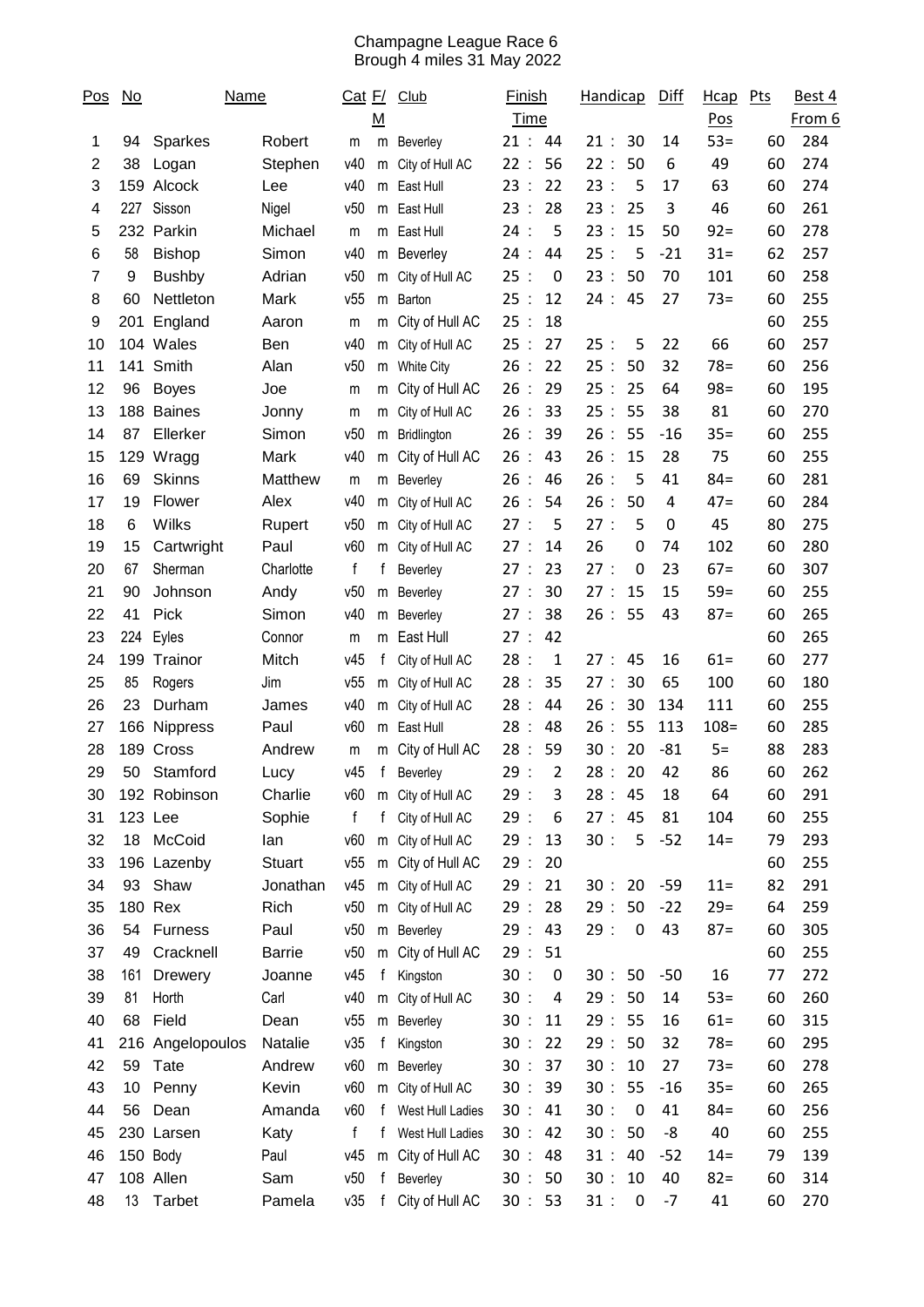| 49 |     | 147 Love      | Rachel        | v50          | f            | City of Hull AC    | 31:                        | 9              | 31:     | 0  | 9     | 50             | 60  | 240 |
|----|-----|---------------|---------------|--------------|--------------|--------------------|----------------------------|----------------|---------|----|-------|----------------|-----|-----|
| 50 | 27  | Thundercliffe | Colleen       | v55          | f            | City of Hull AC    | 31:                        | 10             | 32:     | 35 | $-85$ | 4              | 89  | 209 |
| 51 |     | 195 Murtagh   | Wayne         | v45          |              | m City of Hull AC  | 31:                        | 16             | 29:     | 50 | 86    | 105            | 60  | 290 |
| 52 |     | 222 Alsop     | Richard       | v60          |              | m East Hull        | 31:                        | 20             |         |    |       |                | 60  | 285 |
| 53 |     | 107 Woodford  | <b>Bruce</b>  | v45          |              | m Beverley         | 31:                        | 22             | 30:     | 20 | 62    | 97             | 60  | 263 |
| 54 |     | 124 Lee       | <b>Brian</b>  | v55          |              | m City of Hull AC  | 31:                        | 25             | 31:     | 10 | 15    | $59=$          | 60  | 300 |
| 55 |     | 231 Wilkinson | Graham        | v65          | m            | East Hull          | 31:                        | 41             | 32:     | 45 | -64   | 9              | 84  | 292 |
| 56 |     | 165 Coulman   | <b>Becky</b>  | v35          | f            | Kingston           | 31:                        | 46             | 31:     | 15 | 31    | $76=$          | 60  | 258 |
| 57 |     | 131 Sole      | <b>Steve</b>  | v50          | m            | Kingston           | 31:                        | 46             | 28:     | 50 | 176   | 114            | 60  | 265 |
| 58 | 98  | <b>Ellis</b>  | Sarah         | v45          | f            | West Hull Ladies   | 31:                        | 50             | 31:     | 0  | 50    | $92 =$         | 60  | 275 |
| 59 | 168 | Suddaby       | Jan           | v55          | f            | East Hull          | 31:                        | 52             |         |    |       |                | 60  | 255 |
| 60 | 20  | Fletcher      | Lee           | v45          |              | m City of Hull AC  | 32:                        | 3              | 33:     | 15 | $-72$ | 8              | 85  | 280 |
| 61 | 4   | Ashbridge     | Dinah         | v50          | f            | City of Hull AC    | 32:                        | 4              | 32:     | 10 | -6    | 42             | 60  | 255 |
| 62 |     | 152 Ursell    | Jeannine      | v45          | f            | City of Hull AC    | 32:                        | 6              |         |    |       |                | 60  | 255 |
| 63 | 88  | Orsborne      | Victoria      | f            | f            | West Hull Ladies   | 32:                        | 10             | 32:     | 30 | $-20$ | 33             | 60  | 268 |
| 64 | 173 | Coopland      | lan           | v45          | m            | Kingston           | 32:                        | 33             | 31:     | 50 | 43    | $87 =$         | 60  | 281 |
| 65 | 184 | Stephenson    | Gemma         | v35          | f            | City of Hull AC    | 32:                        | 38             | 32:     | 15 | 23    | $67=$          | 60  | 281 |
| 66 | 8   | Hutchings     | Paul          | v40          | m            | City of Hull AC    | 32<br>$\ddot{\phantom{a}}$ | 39             | 34:     | 0  | $-81$ | $5=$           | 88  | 283 |
| 67 | 146 | Long          | <b>Brian</b>  | v60          |              | m Kingston         | 32:                        | 49             | 32:     | 35 | 14    | $53 =$         | 60  | 280 |
| 68 | 16  | Shafei        | Louise        | v55          | f            | City of Hull AC    | 32:                        | 55             |         |    |       |                | 60  | 195 |
| 69 | 37  | Milson        | Sandy         | v40          |              | m Beverley         | 32:                        | 57             | 33:     | 30 | $-33$ | 25             | 68  | 278 |
| 70 | 84  | Allen         | Paul          | v55          |              | m Beverley         | 32:                        | 57             | 33:     | 55 | $-58$ | 13             | 80  | 297 |
| 71 | 31  | May           | Neil          | v60          |              | m City of Hull AC  | 33:                        | $\mathbf 0$    | 33:     | 35 | $-35$ | $23=$          | 70  | 265 |
| 72 | 182 | <b>Buchan</b> | <b>Stuart</b> | v60          |              | m City of Hull AC  | 33:                        | 8              | 33:     | 45 | $-37$ | 22             | 71  | 266 |
| 73 | 7   | Wilkinson     | <b>Bob</b>    | v70          | m            | City of Hull AC    | 33:                        | 14             | 32:     | 55 | 19    | 65             | 60  | 298 |
| 74 | 212 | Crone         | Richard       | v50          | m            | East Hull          | 32:                        | 23             |         |    |       |                | 60  | 120 |
| 75 | 2   | Anderson      | Rachel        | v40          | f            | City of Hull AC    | 33:                        | 26             | 34:     | 10 | -44   | $17 =$         | 76  | 284 |
| 76 | 160 | Tasker        | lan           | v50          | m            | <b>White City</b>  | 33:                        | 30             | 32:     | 55 | 35    | 80             | 60  | 282 |
| 77 | 221 | Hillaby       | Michelle      | v45          | f            | East Hull          | 33:                        | 43             | 33:     | 45 | $-2$  | $43=$          | 70  | 293 |
| 78 | 55  | Day           | Lindi         | v45          | f            | City of Hull AC    | 33:                        | 54             | 33:     | 30 | 24    | $69=$          | 60  | 258 |
| 79 | 5   | Naylor        | Andy          | v45          | m            | City of Hull AC    | 33<br>$\ddot{\phantom{a}}$ | 55             |         |    |       |                | 60  | 240 |
| 80 | 44  | Smith         | Alex          | v50          |              | m Barton           | 34:                        | 4              | 33:     | 40 | 24    | $69=$          | 60  | 264 |
| 81 | 187 | Peskey        | lan           | v50          |              | m City of Hull AC  | 34:                        | 11             | 34:     | 20 | -9    | $37 =$         | 60  | 275 |
| 82 | 17  | Cream         | Tania         | v55          | f            | City of Hull AC    | 34:                        | 16             | 33:     | 50 | 26    | 72             | 60  | 293 |
| 83 | 45  | Kirkham       | Phil          | v55          |              | m Barton           | 34 :                       | 18             | 32:     | 25 | 113   | $108 =$        | 60  | 289 |
| 84 |     | 185 Stockdale | Dawn          | v50          |              | f City of Hull AC  | 34:                        | 29             | 34:     | 25 | 4     | $47 =$         | 60  | 261 |
| 85 |     | 80 Whittaker  | Rachel        | v40          |              | f West Hull Ladies | 34:                        | 35             | 33:     | 55 | 40    | $82 =$         | 60  | 266 |
| 86 |     | 151 Ross      | Keith         | v65          |              | m Kingston         | 34 :                       | 42             | 35:     | 10 | $-28$ | 26             | 67  | 276 |
| 87 |     | 163 Baker     | Heidi         | v40          | f            | Bridlington        | 34 :                       | 44             | 35:     | 5  | $-21$ | $31 =$         | 62  | 242 |
| 88 |     | 207 Oglesby   | Shirley       | v65          | $\mathbf{f}$ | East Hull          | 34 :                       | 49             | 34:     | 0  | 49    | 91             | 60  | 265 |
| 89 |     | 209 Rudland   | <b>Nicky</b>  | v45          | f            | East Hull          | 34 :                       | 56             | 34:     | 25 | 31    | $76=$          | 60  | 258 |
| 90 | 61  | Nettleton     | Victoria      | $\mathsf{f}$ | f            | Barton             | 35:                        | 6              | 36:45   |    | -99   | $\mathbf{1}$   | 100 | 280 |
| 91 |     | 181 Frere     | <b>Nick</b>   | v45          |              | m City of Hull AC  | 35:                        | 10             |         |    |       |                | 60  | 270 |
| 92 | 26  | Walker        | Patrick       | v45          |              | m City of Hull AC  | 35:                        | 21             | 35:     | 10 | 11    | $51 =$         | 60  | 266 |
| 93 |     | 155 Rudge     | Katie         | f            | f            | Kingston           | 35 : 29                    |                | 35 : 15 |    | 14    | $53=$          | 60  | 255 |
| 94 |     | 112 Gymer     | Alex          | v65          |              | m Beverley         | 35 : 37                    |                |         |    |       |                | 60  | 120 |
| 95 | 51  | Hindley       | Shelley       | v40          |              | f West Hull Ladie  | 35:                        | 38             |         |    |       |                | 60  | 255 |
| 96 | 11  | Keen          | Andrea        | v45          | f            | City of Hull AC    | 35:                        | 39             | 34:     | 20 | 79    | 103            | 60  | 255 |
| 97 |     | 137 Webb      | Lisa          | v50          | f            | Kingston           | 35:                        | 50             | 36:     | 30 | $-40$ | $20=$          | 73  | 274 |
| 98 |     | 145 Naylor    | Graham        | v70          |              | m White City       | 36:                        | $\overline{7}$ | 37 : 45 |    | -98   | $\overline{2}$ | 95  | 293 |